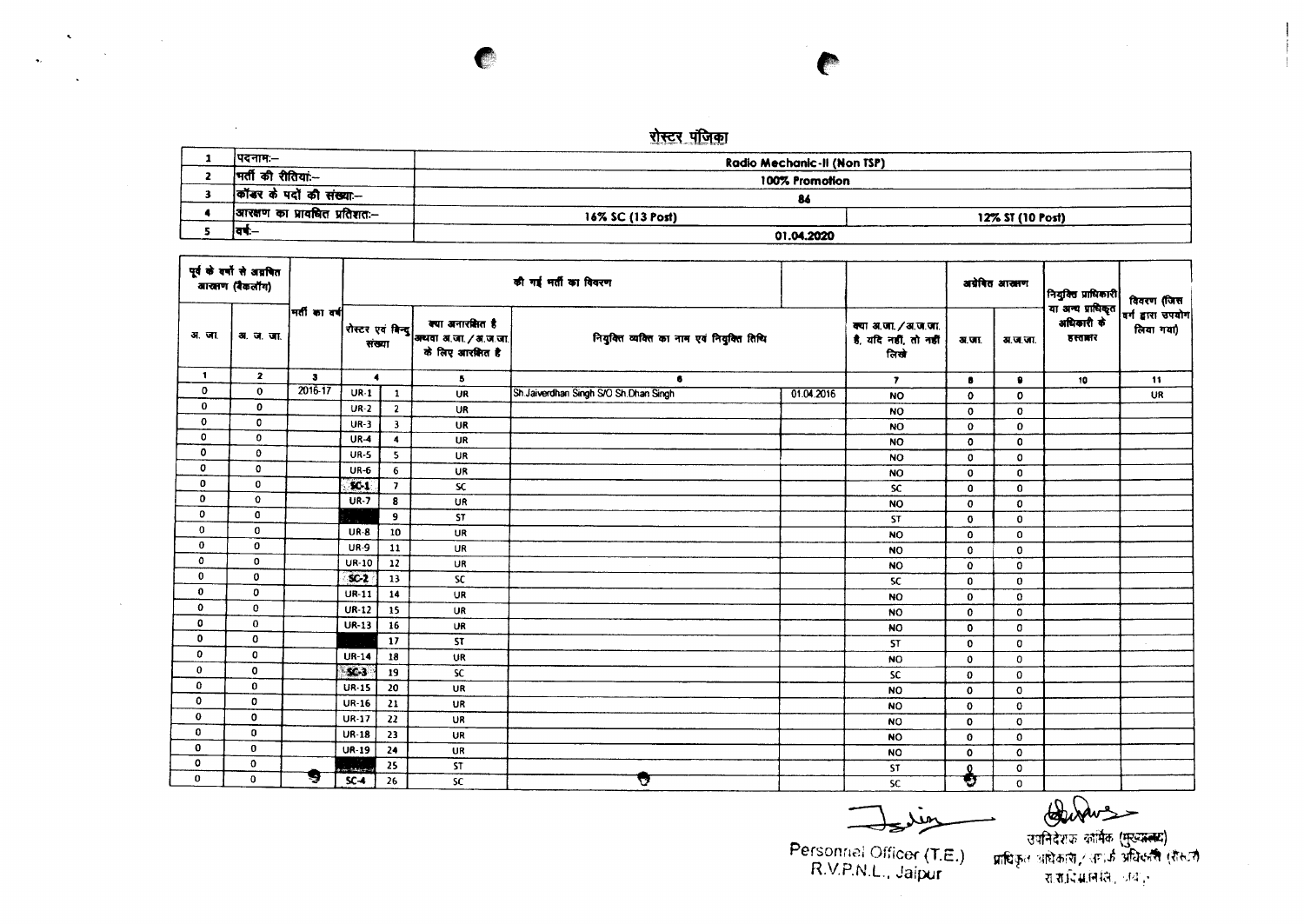| पूर्व के वर्षों से अग्रवित<br>.<br>आरक्षण (बैकलॉग) |                           |                         |                  | $\bullet$       |                                                                                             | की गई भर्ती का विवरण<br>$\bullet$         |                                                     |              | अग्रेषित आरक्षण                    | <b>्रियुक्ति प्राधिकारी</b><br>या अन्य प्राधिकृत | विवरण (जिस                     |  |
|----------------------------------------------------|---------------------------|-------------------------|------------------|-----------------|---------------------------------------------------------------------------------------------|-------------------------------------------|-----------------------------------------------------|--------------|------------------------------------|--------------------------------------------------|--------------------------------|--|
| अ. जा.                                             | ∣मतीका वर्ष∣<br>अ. ज. जा. |                         |                  |                 | क्या अनारशित है<br>  रोस्टर एवं बिन्दु   अध्यया अ.जा. / अ.ज.जा.  <br> -<br>के लिए आरबिगत है | नियुक्ति व्यक्ति का नाम एवं नियुक्ति तिथि | क्या अ.जा./अ.ज.जा.<br>है, वदि नहीं, तो नहीं<br>लिखे | अ.जा.        | अ.ज.जा.<br>$\mathbf{a}^{\star}$ ). | अधिकारी के<br>डस्तानर                            | वर्ग द्वारा उपयोग<br>लिया गया) |  |
| $\mathbf{1}$                                       | $\overline{z}$            | $\overline{\mathbf{3}}$ | $\ddot{\bullet}$ |                 | 5                                                                                           | 6                                         | $\mathbf{7}$                                        | 8            | $\bullet$                          | 10                                               | $\mathbf{11}$ .                |  |
| $\mathbf{0}$                                       | $\mathbf 0$               |                         | <b>UR-20</b>     | 27              | UR                                                                                          |                                           | <b>NO</b>                                           | $\Omega$     | $\mathbf{o}$                       |                                                  |                                |  |
| $\mathbf{o}$                                       | $\mathbf 0$               |                         | $UR-21$          | 28              | UR                                                                                          |                                           | <b>NO</b>                                           | 0            | $\mathbf 0$                        |                                                  |                                |  |
| $\mathbf 0$                                        | $\mathbf 0$               |                         | <b>UR-22</b>     | 29              | <b>UR</b>                                                                                   |                                           | <b>NO</b>                                           | $\mathbf 0$  | 0                                  |                                                  |                                |  |
| $\mathbf{o}$                                       | $\mathbf 0$               |                         | UR-23            | 30              | <b>UR</b>                                                                                   |                                           | <b>NO</b>                                           | $\mathbf 0$  | 0                                  |                                                  |                                |  |
| $\circ$                                            | $\circ$                   |                         | <b>UR-24</b>     | 31              | UR                                                                                          |                                           | <b>NO</b>                                           | 0            | $\mathbf 0$                        |                                                  |                                |  |
| $\mathbf{0}$                                       | $\mathbf 0$               |                         | $3C-5$           | 32              | SC.                                                                                         |                                           | <b>SC</b>                                           | 0            | 0                                  |                                                  |                                |  |
| $\mathbf{0}$                                       | $\mathbf 0$               |                         | <b>UR-25</b>     | 33              | <b>UR</b>                                                                                   |                                           | <b>NO</b>                                           | 0            | $\mathbf 0$                        |                                                  |                                |  |
| $\mathbf 0$                                        | $\mathbf 0$               |                         |                  | 34              | <b>ST</b>                                                                                   |                                           | <b>ST</b>                                           | $\Omega$     | $\mathbf{o}$                       |                                                  |                                |  |
| $\bf{0}$                                           | $\mathbf{0}$              |                         | <b>UR-26</b>     | 35              | UR                                                                                          |                                           | <b>NO</b>                                           | $\mathbf 0$  | $\mathbf 0$                        |                                                  |                                |  |
| $\bf{0}$                                           | $\mathbf 0$               |                         | <b>UR-27</b>     | 36              | <b>UR</b>                                                                                   |                                           | <b>NO</b>                                           | O            | 0                                  |                                                  |                                |  |
| $\mathbf 0$                                        | $\mathbf 0$               |                         | <b>UR-28</b>     | 37              | <b>UR</b>                                                                                   |                                           | <b>NO</b>                                           | 0            | $\mathbf 0$                        |                                                  |                                |  |
| $\mathbf 0$                                        | $\mathbf 0$               |                         | $6$              | 38              | SC.                                                                                         |                                           | <b>SC</b>                                           | $\mathbf{o}$ | $\mathbf{0}$                       |                                                  |                                |  |
| $\mathbf 0$                                        | $\bullet$                 |                         | <b>UR-29</b>     | 39              | <b>UR</b>                                                                                   |                                           | <b>NO</b>                                           | 0            | $\mathbf o$                        |                                                  |                                |  |
| 0                                                  | $\mathbf 0$               |                         | UR-30            | 40              | UR                                                                                          |                                           | <b>NO</b>                                           | 0            | $\mathbf 0$                        |                                                  |                                |  |
| $\mathbf 0$                                        | $\mathbf 0$               |                         | <b>UR-31</b>     | 41              | <b>UR</b>                                                                                   |                                           | <b>NO</b>                                           | $\mathbf 0$  | $\bf{0}$                           |                                                  |                                |  |
| $\mathbf{0}$                                       | $\mathbf{0}$              |                         |                  | 42              | ST.                                                                                         |                                           | <b>ST</b>                                           | $\mathbf{o}$ | $\mathbf{o}$                       |                                                  |                                |  |
| $\mathbf{0}$                                       | $\mathbf 0$               |                         | $UR-32$          | 43              | UR                                                                                          |                                           | NO.                                                 | $\mathbf{o}$ | $\circ$                            |                                                  |                                |  |
| $\mathbf{o}$                                       | $\mathbf{o}$              |                         | $SC-7$           | 44              | SC.                                                                                         |                                           | SC.                                                 | 0            | o                                  |                                                  |                                |  |
| $\mathbf 0$                                        | $\mathbf 0$               |                         | UR-33            | 45              | UR.                                                                                         |                                           | <b>NO</b>                                           | $\mathbf{o}$ | $\mathbf o$                        |                                                  |                                |  |
| $\mathbf{o}$                                       | $\mathbf 0$               |                         | <b>UR-34</b>     | 46              | UR                                                                                          |                                           | <b>NO</b>                                           | $\mathbf 0$  | $\mathbf 0$                        |                                                  |                                |  |
| $\mathbf{o}$                                       | $\mathbf 0$               |                         | <b>UR-35</b>     | 47              | UR                                                                                          |                                           | <b>NO</b>                                           | $\Omega$     | 0                                  |                                                  |                                |  |
| $\mathbf 0$                                        | $\mathbf 0$               |                         | UR-36            | 48              | UR                                                                                          |                                           | <b>NO</b>                                           | 0            | 0                                  |                                                  |                                |  |
| $\bf{0}$                                           | $\bf{0}$                  |                         | UR-37            | 49              | UR                                                                                          |                                           | <b>NO</b>                                           | $\mathbf 0$  | $\mathbf 0$                        |                                                  |                                |  |
| $\mathbf{o}$                                       | $\mathbf{0}$              |                         |                  | $\overline{50}$ | <b>ST</b>                                                                                   |                                           | ST                                                  | 0            | 0                                  |                                                  |                                |  |
| $\mathbf{o}$                                       | $\mathbf 0$               |                         | $x +$            | 51              | <b>SC</b>                                                                                   |                                           | <b>SC</b>                                           | $\mathbf 0$  | $\mathbf 0$                        |                                                  |                                |  |
| $\mathbf 0$                                        | $\mathbf 0$               |                         | <b>UR-38</b>     | 52              | <b>UR</b>                                                                                   |                                           | NO                                                  | 0            | $\mathbf{o}$                       |                                                  |                                |  |
| $\mathbf 0$                                        | 0                         |                         | <b>UR-39</b>     | 53              | <b>UR</b>                                                                                   |                                           | <b>NO</b>                                           | 0            | 0                                  |                                                  |                                |  |
| $\mathbf{0}$                                       | $\mathbf{0}$              |                         | UR-40            | 54              | <b>UR</b>                                                                                   |                                           | <b>NO</b>                                           | 0            | $\mathbf{o}$                       |                                                  |                                |  |
| $\mathbf{o}$                                       | $\mathbf 0$               |                         | <b>UR-41</b>     | 55              | UR                                                                                          |                                           | <b>NO</b>                                           | $\mathbf 0$  | $\mathbf{o}$                       |                                                  |                                |  |
| 0                                                  | $\mathbf 0$               |                         | <b>UR-42</b>     | 56              | <b>UR</b>                                                                                   |                                           | NO.                                                 | 0            | $\mathbf{0}$                       |                                                  |                                |  |
| 0                                                  | $\mathbf 0$               |                         | \$64             | 57              | <b>SC</b>                                                                                   |                                           | SC                                                  | 0            | 0                                  |                                                  |                                |  |
| $\mathbf 0$                                        | $\mathbf 0$               |                         | <b>UR-43</b>     | 58              | UR                                                                                          |                                           | <b>NO</b>                                           | $\mathbf o$  | $\mathbf 0$                        |                                                  |                                |  |
| 0                                                  | $\mathbf 0$               |                         |                  | 59              | <b>ST</b>                                                                                   |                                           | ST                                                  | $\mathbf 0$  | $\mathbf 0$                        |                                                  |                                |  |
| $\mathbf 0$                                        | $\circ$                   |                         | <b>UR-44</b>     | 60              | UR                                                                                          |                                           | <b>NO</b>                                           | 0            | 0                                  |                                                  |                                |  |
| $\mathbf{0}$                                       | $\mathbf{o}$              |                         | <b>UR-45</b>     | 61              | UR                                                                                          |                                           | <b>NO</b>                                           | $\mathbf{o}$ | $\mathbf{0}$                       |                                                  |                                |  |

3

Person believing (T.E.)

◢